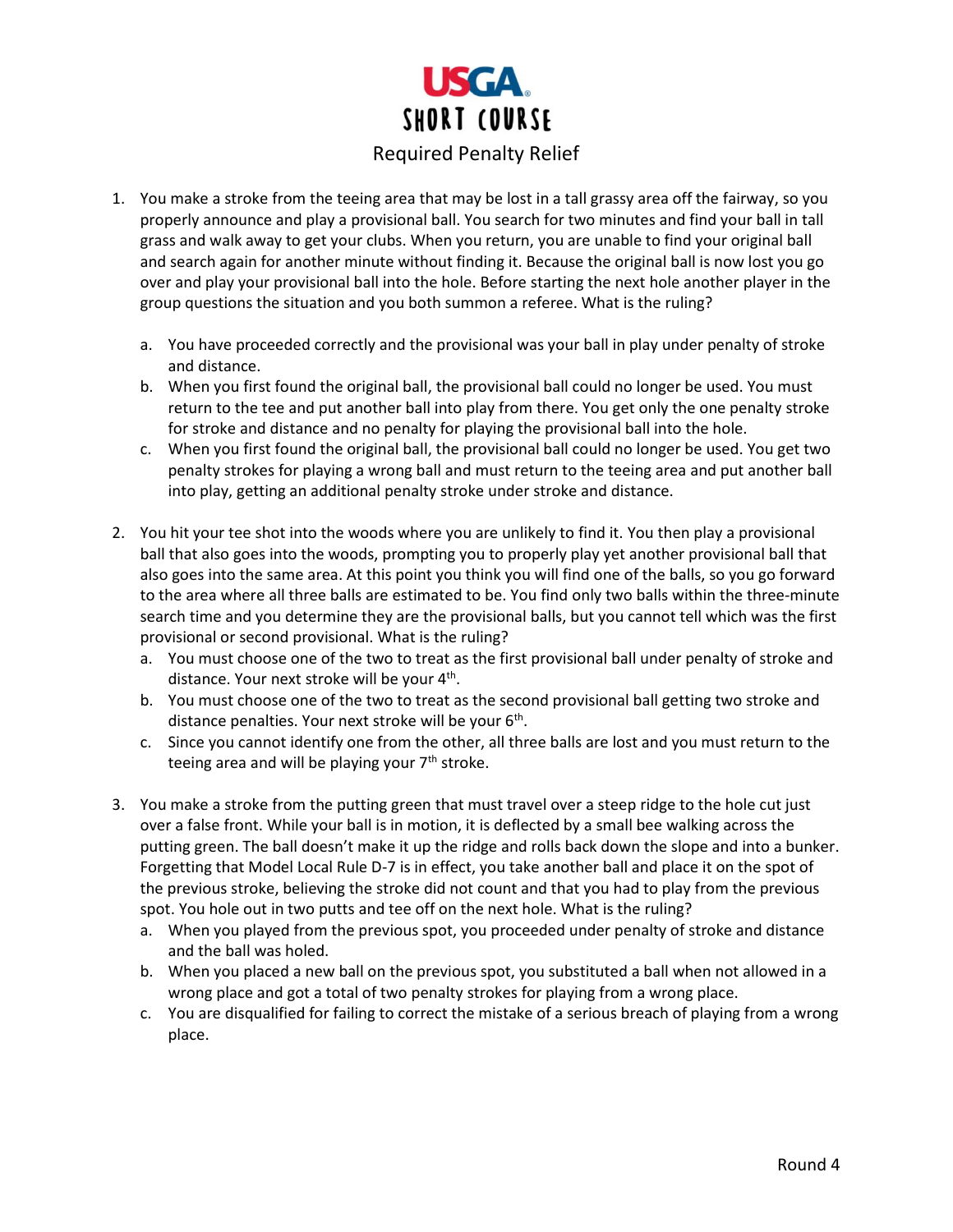

- 4. In stroke play, you hit your tee shot into the rough. After searching for two-and-a-half minutes, you find a ball that you believe is yours. You return to your bag to retrieve a club and then play the ball, all of which takes an additional minute. You walk to the putting green and then learn that the ball you played was not yours. What is the ruling?
	- a. You get two penalty strokes for playing a wrong ball and must then play the original ball if you find it within 30 seconds of the discovery that you had played a wrong ball. If it is not found within those 30 seconds, you must proceed under stroke and distance.
	- b. You get two penalty strokes for playing a wrong ball and must then play the original ball if you find it within 30 seconds of resuming search for it. If it is not found within those 30 seconds, you must proceed under stroke and distance.
	- c. You get two penalty strokes for playing a wrong ball and must then play the original ball if you find it within a new three-minute search period.
	- d. You get two penalty strokes for playing a wrong ball and must then proceed under stroke and distance because your original ball is lost as more than three minutes elapsed after you started to search for it.
- 5. Your ball comes to rest on the putting green, and you mark it with a small coin. You walk away and after another player putts, you look for your coin but cannot find it. You search for three minutes but are unable to find the coin you had placed. Unsure what to do, you estimate where the ball had been lifted from and replace your ball and play into the hole. While walking away from the hole another player sees your ball-marker stuck to the bottom of your shoe. What is the ruling?
	- a. There is no penalty and the ball is holed.
	- b. You get one penalty stroke and the ball is holed.
	- c. You get two penalty strokes for playing from a wrong place.
	- d. You get three total penalty strokes for proceeding under stroke and distance and playing from a wrong place. You must correct the mistake of a serious breach by playing from where the previous stroke was made.
- 6. In stroke play, your tee shot looks to have finished just off the fairway in tall grass. Your caddie, who was already in the landing area when you played from the teeing area, arrives at the area and starts to search for your ball 30 seconds before you arrive. You look for the ball for one minute and then notice the following group has already arrived at the teeing area. You and your caddie step aside and wave to them to play through; you wait 90 seconds for them to play their tee shots and then resume search for your ball. After 50 more seconds you find a ball, and it takes you 10 more seconds to figure out the ball is not yours. After another 30 seconds you find a ball that you identify as yours within 10 more seconds. What is the ruling?
	- a. The answer depends as to whether you had authorized your caddie to search for your ball. If you did, the ball is lost; if you did not, the ball is in play.
	- b. Your ball is in play, and you must proceed with it.
	- c. Your ball is lost, and you must proceed under stroke and distance.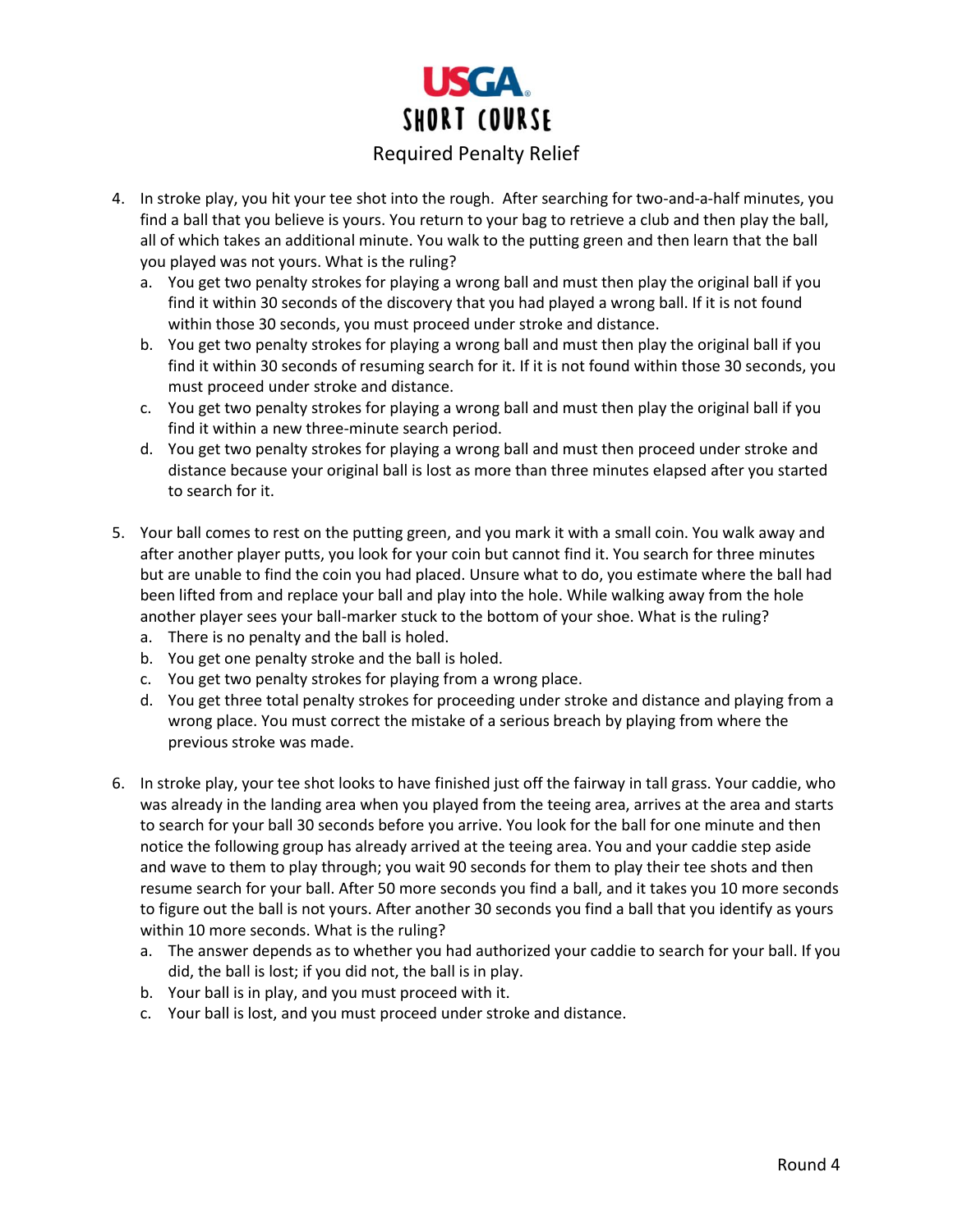

- 7. Your skulled tee shot on a par 3 may be lost in deep rough about 10 yards beyond the green, so you play a provisional ball that ends up on the green about 25 feet from the hole. As you leave the teeing area, you tell the other players in your group: "Don't anyone look for that ball. I'm declaring it lost right now, so I lie 3 on the green with my provisional." When you get to the green, you play the provisional to 1 foot from the hole. Then another player sees a ball in light rough just over the green about 30 feet from the hole, and it is your original ball. You pick up the provisional and complete the hole with the original, scoring 4. Another player questions your actions, and on the way to the next tee, you consult a referee. What is the correct ruling?
	- a. Once you declared the original ball lost, you were obligated to complete the hole with the provisional, getting the stroke-and-distance penalty. You got one more penalty stroke for lifting your ball in play. You must return to the previous hole and place a ball on the green on the spot from which the provisional was lifted. You will lie 5.
	- b. Your original ball was not lost and remained in play. When you made a stroke at the provisional, you played a wrong ball, getting two penalty strokes. You then corrected that error by completing play with the original ball, making a score of 6 on the hole.
	- c. When you made a stroke at the provisional ball, it became your ball in play. When you made a stroke at your original, it was a wrong ball. In addition to the stroke-and-distance penalty for a lost ball, you get one penalty stroke for lifting your ball in play and two more for playing a wrong ball. You must return to the previous hole and place a ball on the green on the spot from which the provisional was lifted. You will lie 7.
	- d. Your original ball was not lost and remained in play, and there is no penalty for making another stroke at the provisional. You score 4 for the hole.
- 8. You hit your approach shot toward boundary stakes right of the green. As you and your group are some distance away, you see a man in the yard in the area where your ball might have ended up and you aren't sure, but you think he might have tossed something towards the course. You get to the green and you find your ball near the boundary but clearly in bounds, and the man is nowhere to be found. You chip your ball onto the green and finish the hole. As your group is leaving the green the man reappears and tells you he found your ball in his yard and tossed it back on the course so you didn't trample his yard. What should you do?
	- a. Since it was not known or virtually certain that your ball had been moved by an outside influence you proceeded correctly and your score for the hole is valid without any penalty strokes.
	- b. Your ball was no longer in play when it came to rest out of bounds, therefore it was a wrong ball. You must correct the mistake by going back and playing under penalty of stroke and distance. There is no penalty for playing the ball that was thrown back in bounds.
	- c. Your ball was no longer in play when it came to rest out of bounds, therefore it was a wrong ball. You must correct the mistake by going back and playing under penalty of stroke and distance. You also are penalized two strokes for playing a wrong ball.